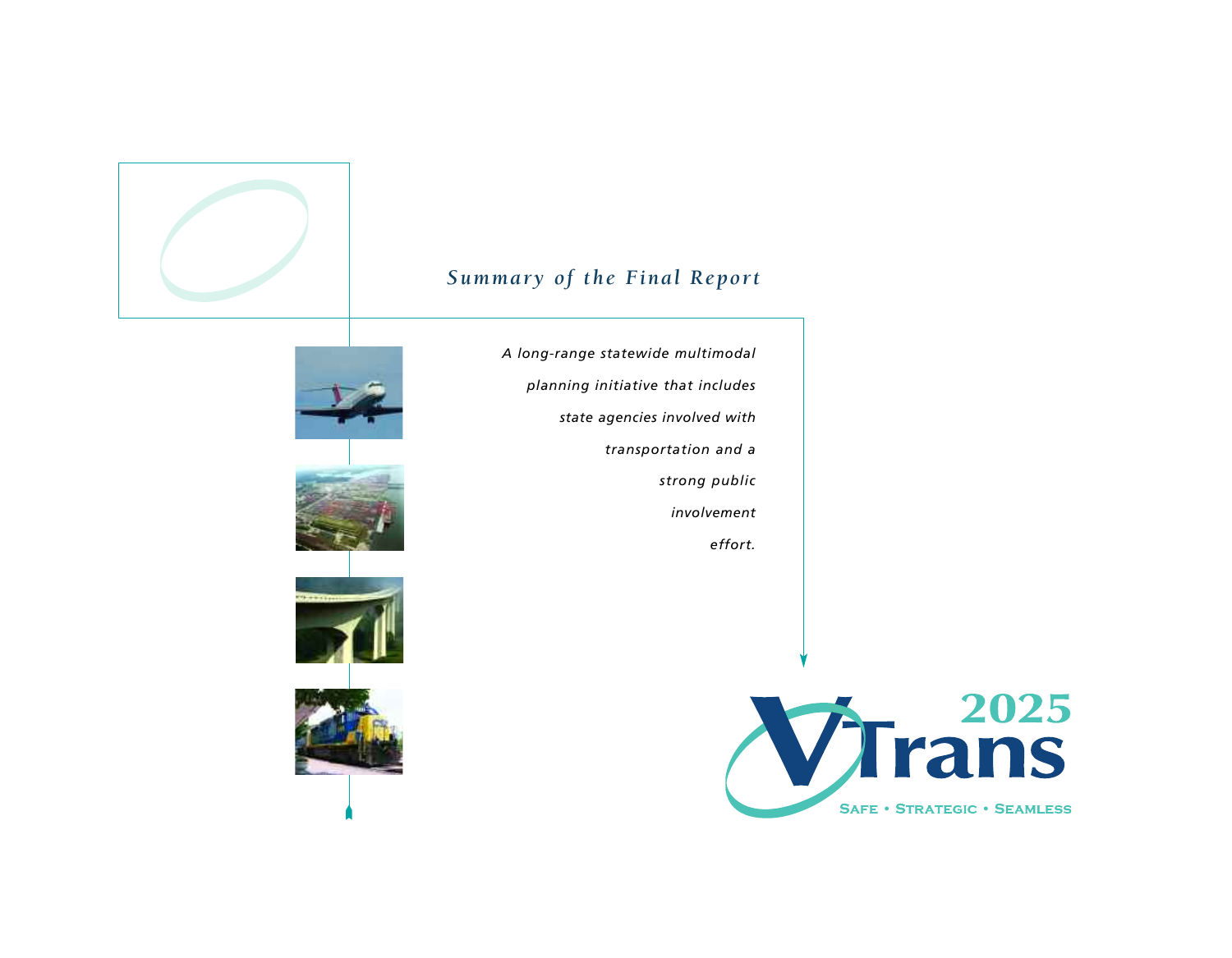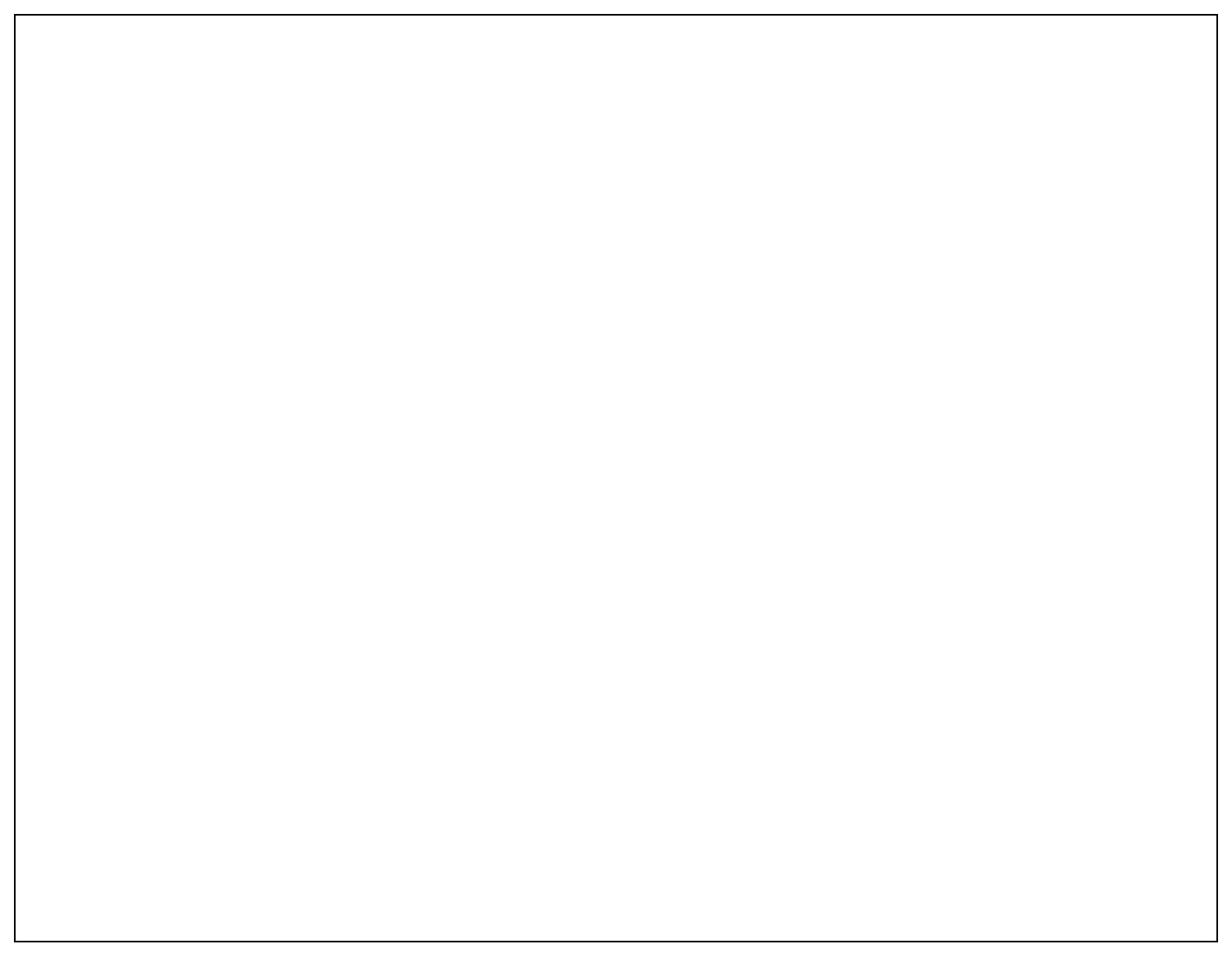#### **VTrans2025 goals**

- **Goal 1** Safety and Security
- **Goal 2** Preservation and Management
- **Goal 3** Mobility, Accessibility, and **Connectivity**
- **Goal 4** Economic Vitality
- **Goal 5** Quality of Life and Environmental Stewardship
- **Goal 6** Fiscal Responsibility

*irginia is facing a transportation crisis due to a multi-billion dollar under-investment in transportation funding. Virginians are grappling with mounting congestion on the roads, dramatic increases in freight movement, under-funded transit systems and missed opportunities for rail, yet resources are inadequate to meet even current infrastructure and service needs.*  **V**<br>MOVEME

*Annual hours of sitting in traffic have increased substantially in the state's large urban areas in the last 10 years – more than tripling in the Washington D.C. region, almost quadrupling in Richmond, and more than doubling in Hampton Roads.*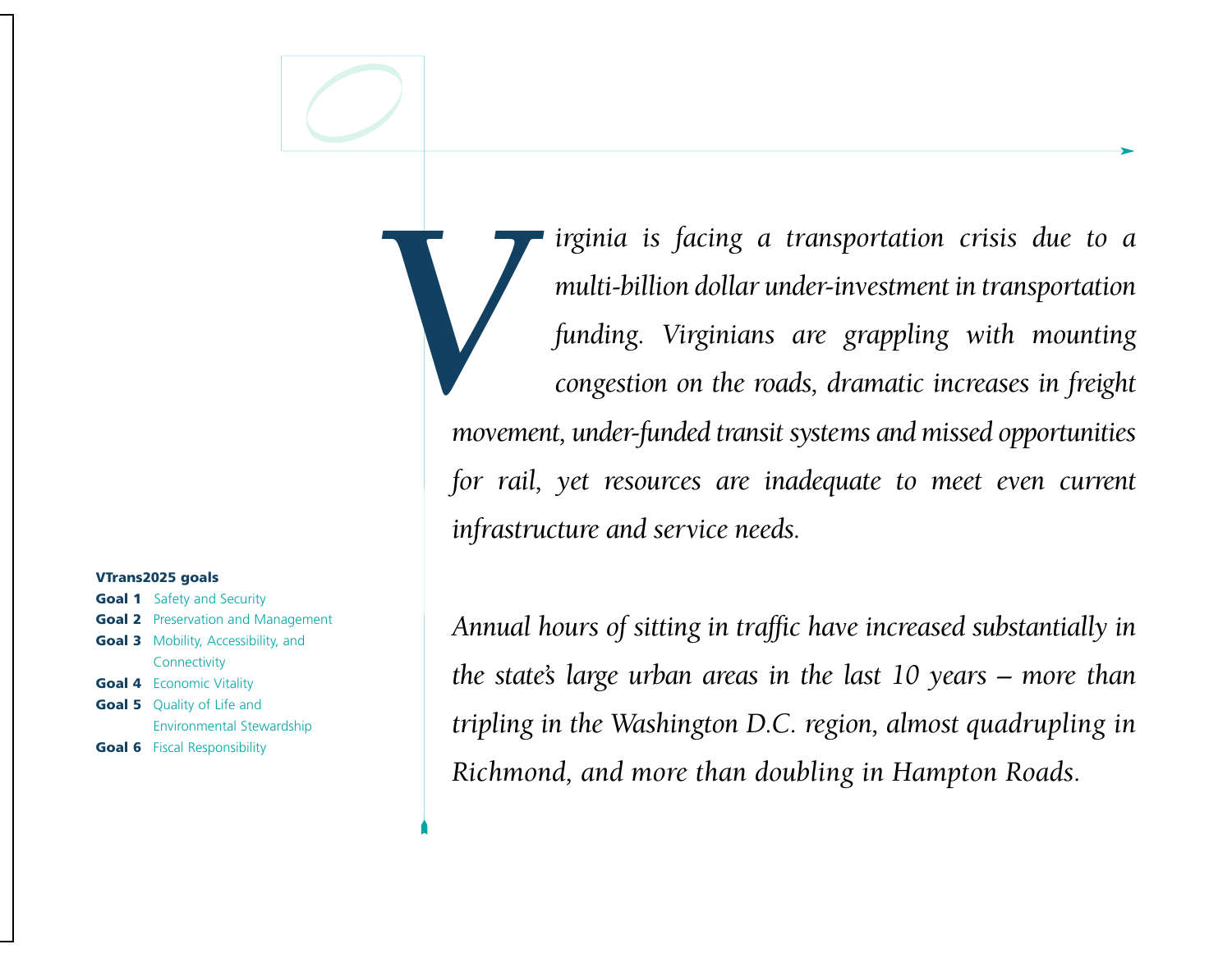## *VTrans2025 Report*

*In this stressed environment, the General Assembly mandated development of a comprehensive long-range multimodal plan. This plan, called VTrans2025, is a blueprint for shaping the transportation future. It establishes a commonly held vision to guide and direct decision-making across transportation modes.* 

*A Policy Committee, composed of the heads of each transportation agency, and members from each of the agency boards, and representatives from the Secretary of Transportation's office guided the work of a Technical Committee, made up of experts from each of the agencies, as well as the Federal Highway Administration and the state's Planning District Commissions. Stakeholder groups and the public were invited to participate in developing the plan, and a series of forums and focus groups were held around the state. Values and perspectives were obtained from these meetings and a statistically valid telephone survey was conducted to determine the opinions of Virginians.* 

## *Transportation of the future*

Participants in the planning process say they want a safe, strategic, and seamless network of transportation facilities and services that provides reliable travel; encourages economic development; respects the environment; and, enhances the quality of life in Virginia. They believe investments need to be strategic, focusing on relieving congested conditions and improving mode connectivity. The public also expects full accountability and efficient use of taxpayer dollars.

Safety is a top concern and won't be traded for greater system efficiency, mobility, economic competitiveness, or any other goal. Furthermore, Virginians do not want to sacrifice the environment for transportation improvements. Yet, congestion is a major concern, particularly in urban areas.

Virginians want travel modes to be better connected, trips to be seamless, and links between existing systems and services improved. Virginians support increasing taxes and fees as long as they have greater involvement in transportation planning and assurances that revenues raised for transportation would be used only for transportation purposes.

*Virginians envision a multimodal transportation system that is safe, strategic and seamless.*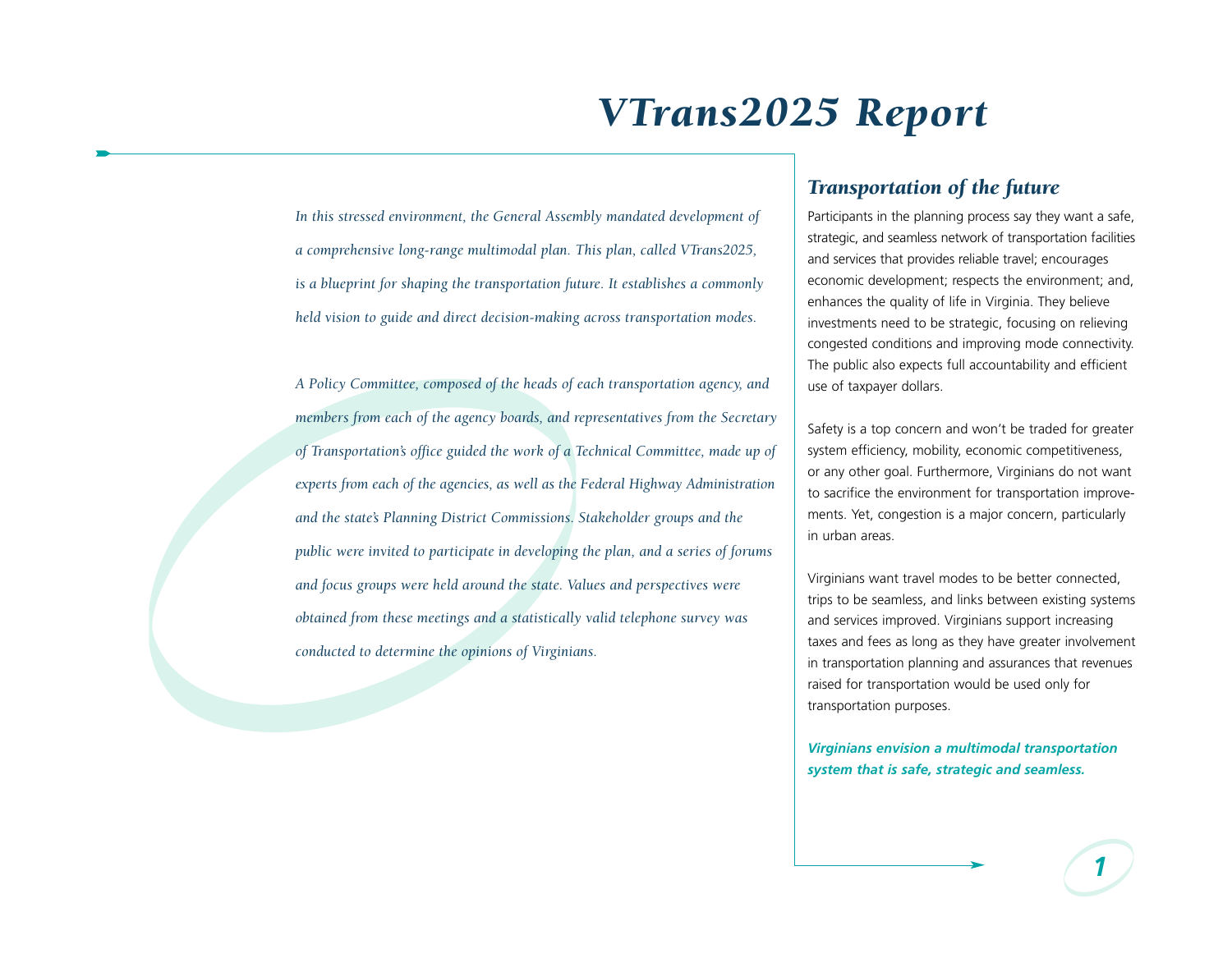## *Maintenance trumps construction*

*Maintenance costs of the aging highway infrastructure are increasing by approximately 4 percent a year, consuming all maintenance funds. Additionally, maintaining the current infrastructure of highways and bridges must come before planning or building new projects, according to state law.*

As a result, monies from the highway construction fund were shifted to maintenance in 2003. More and more, highway construction funds will be required to address





system maintenance. By 2014, state highway funds will be insufficient to match federal highway funds, preventing the state from obtaining all the federal funds for which it is eligible and reducing the overall amount of funds. By 2018, there will be no state highway funds for construction. Federal highway funds will have to be used for maintenance beginning in 2019, further decreasing the funds available for construction. Worse still, only about 20 percent of urban and secondary road lane miles are eligible for federal funds.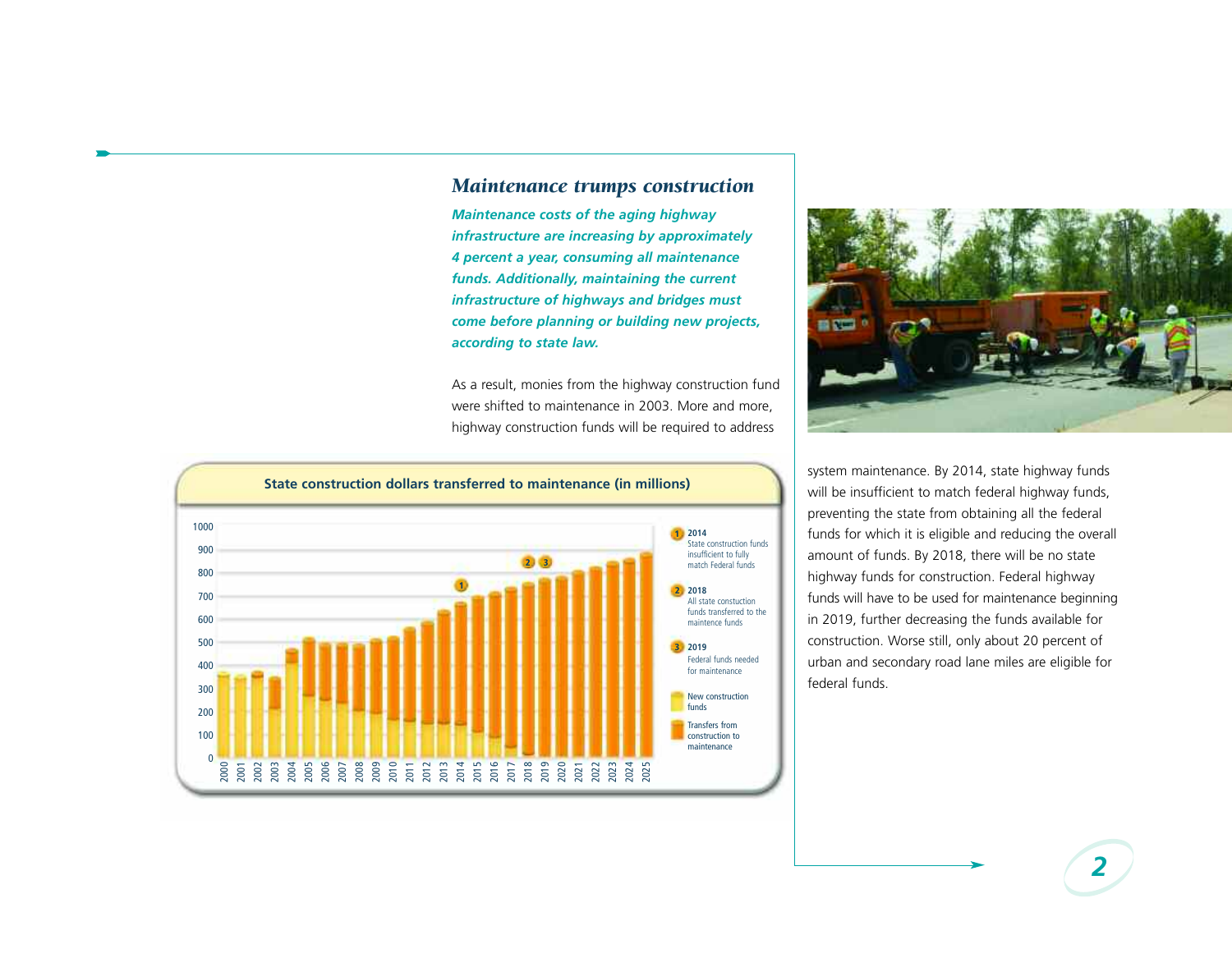## *VTrans2025 Report*

#### **Total estimated revenues available for highway construction projects over the next 20 years (billions)**

| <b>Total estimated 20-year</b><br>highway revenues                                  | \$71.7  |  |
|-------------------------------------------------------------------------------------|---------|--|
| Debt service                                                                        | $-3.4$  |  |
| Maintenance                                                                         | $-38.7$ |  |
| Administration and other activities                                                 | $-18.9$ |  |
| <b>Total available for highway</b><br>construction over 20 years                    | \$10.7  |  |
| Highway projects in the Six-Year Improvement Program                                | 5.3     |  |
| Cost to complete existing highway projects                                          | 8.2     |  |
| Total needed to complete projects identified<br>in the Six-Year Improvement Program | \$13.5  |  |

**\$2.8 billion**

**Estimated shortfall**

## *Under-investing in transportation*

By 2025, capital and maintenance needs across all modes will exceed \$203 billion. Best estimates of available revenues are less than half that figure at \$95 billion. This is an under-investment of over \$108 billion.

Without additional funds, there would be no new highway projects in the next 20 years. Funding levels are insufficient even to complete the highway projects identified in the current Six-Year Improvement Program. *At a minimum, an additional investment of \$925 million per year for highways alone is required to enable the state to fully match federal revenues and keep the highway construction fund whole.* Higher maintenance costs and additional federal funding that would require increased state matching funds would push investment needs higher.

*The situation is similarly bleak for transit, rail, aviation and ports.* Funding levels are inadequate to maintain even the existing transit and rail programs and many aviation improvement projects will not be completed. Funding levels are also inadequate to finance the significant dredging and expansion projects that are necessary at the Port of Virginia to maintain market share and ensure that the port continues to be an economic engine for the Commonwealth.

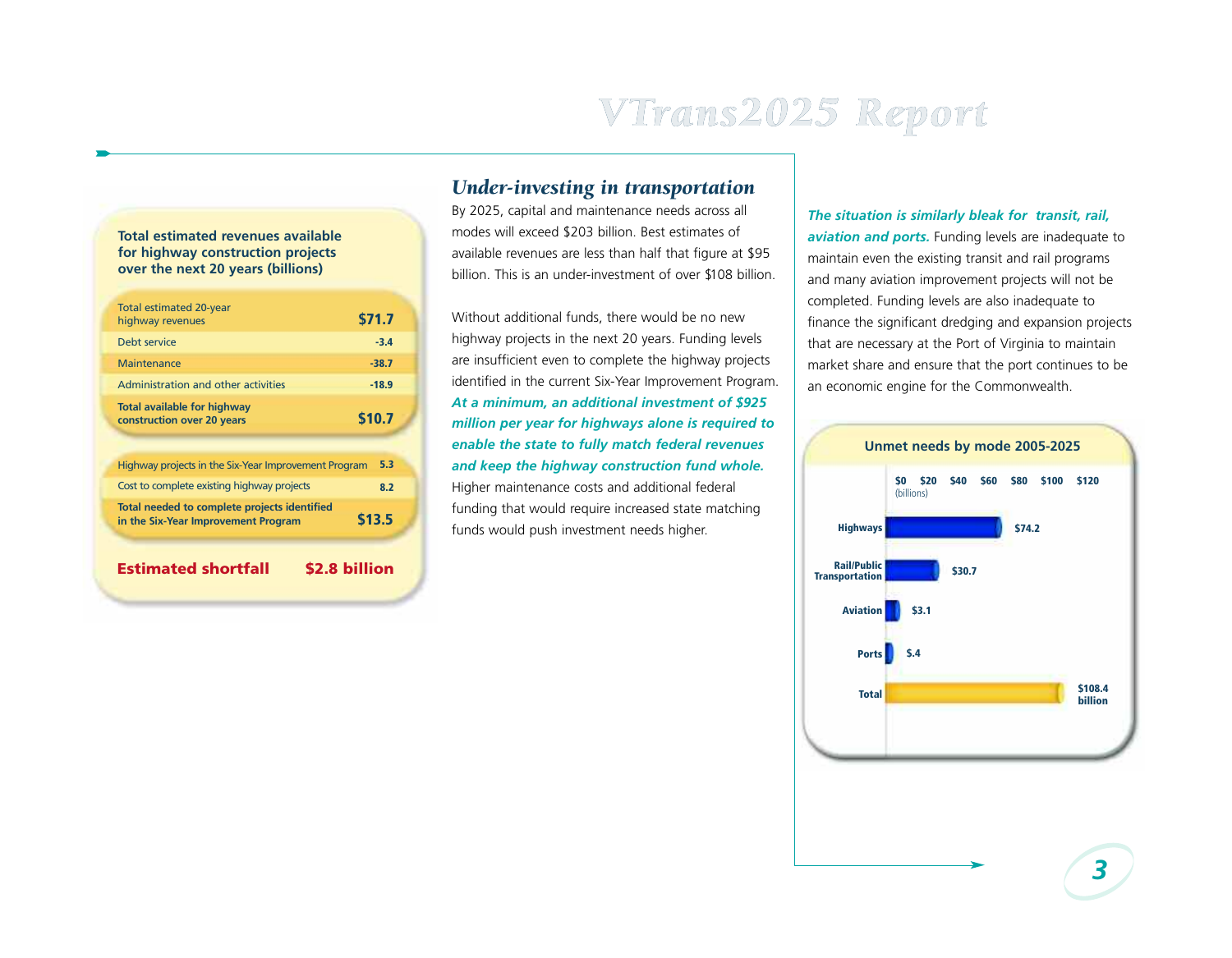

## *Investment options and strategies*

A critical factor contributing to the gap between needs and revenues is transportation's reliance on the 17.5 cents per gallon tax on gasoline. This tax has not been adjusted since 1986 and revenues generated have not kept pace with the increasing costs of constructing, operating, and maintaining transportation facilities and services.

#### *Examples of investment options and strategies*

- n *Expand use of tolls and public/private partnerships*
- n *Increase traditional taxes and fees*
- n *Index motor fuel tax*
- n *Apply retail sales tax to motor fuel*
- n *Utilize the General Fund*
- n *Encourage operational improvements*
- n *Encourage use of demand management*



*4*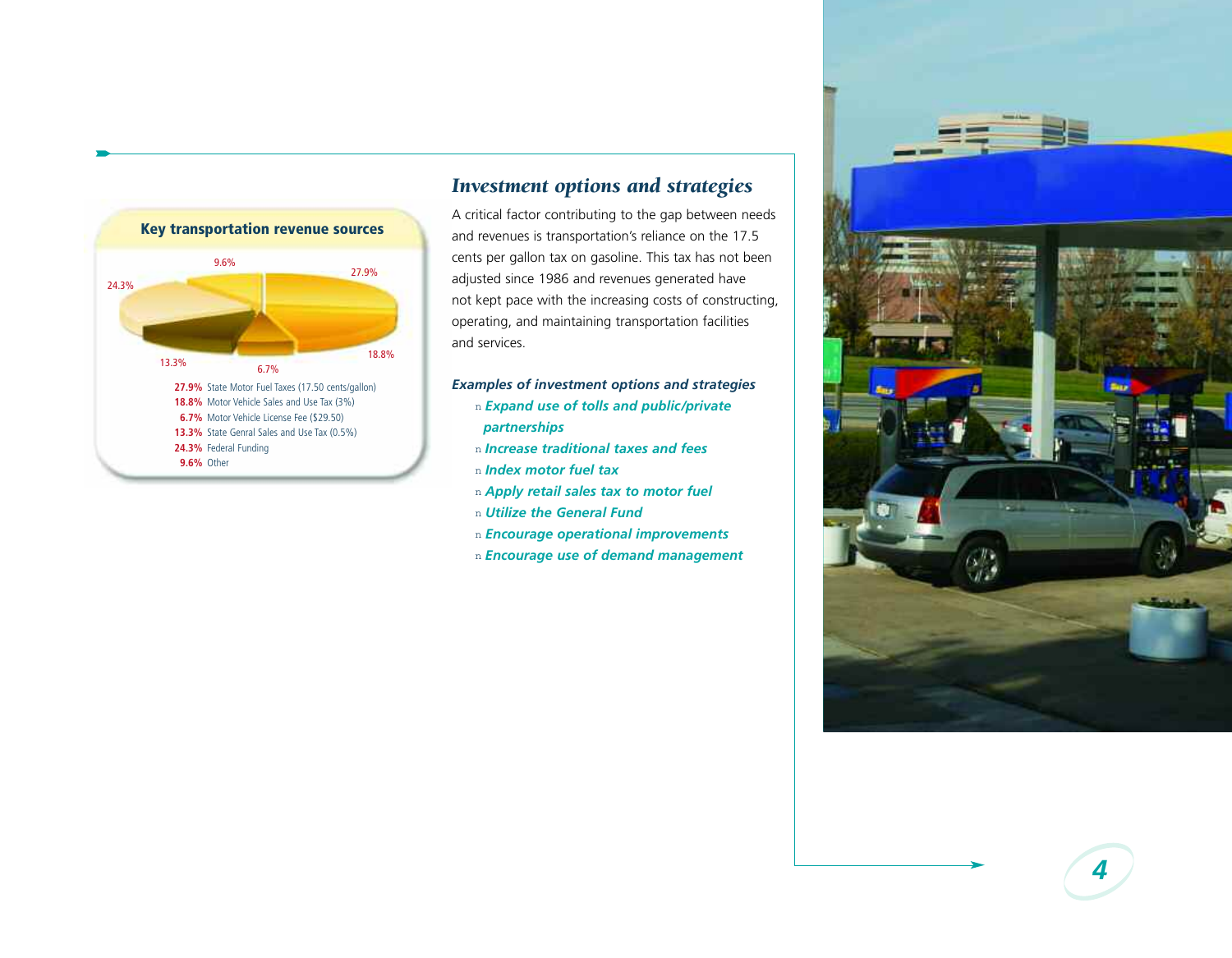## *VTrans2025 Strategies*

## **Congestion strategies**

- n Increase system capacity (e.g., more transit, expanding roads)
- n Operate the system more efficiently (e.g., signal system synchronization)
- n Reduce system demand (e.g., teleworking)

## *Congestion*

It is no surprise that survey respondents identified congestion as a top concern. In 2003, motorists in Virginia's large urban areas experienced almost 157 million hours of travel delay and wasted 254 million gallons of gasoline idling in traffic. But congestion is not confined to the state's large urban areas. Increased demand, as well as heightened security make congestion an issue for airline travelers, rail and transit passengers, and freight movers alike.

However, investment in transportation facilities and services is not keeping pace with increased demand, and Virginians are spending more and more time in congested conditions.

Transportation demand is expected to continue to grow throughout the state. By 2025, 2 million more people will live in Virginia, mostly in heavily populated areas, and freight movements are expected to double.

Congestion not only affects highways. The Virginia Railway Express (VRE), running from Washington DC to Manassas and Fredericksburg, is the second fastest growing commuter rail system in the nation, with ridership increases averaging between 15 and 20 percent annually. But, freight movements on the corridors and storage restrictions limit its ability to expand. Approximately 42 percent of Washington D.C. area Metrobus riders have difficulty obtaining a seat every day. Ridership is forecast to double by 2025.



*5*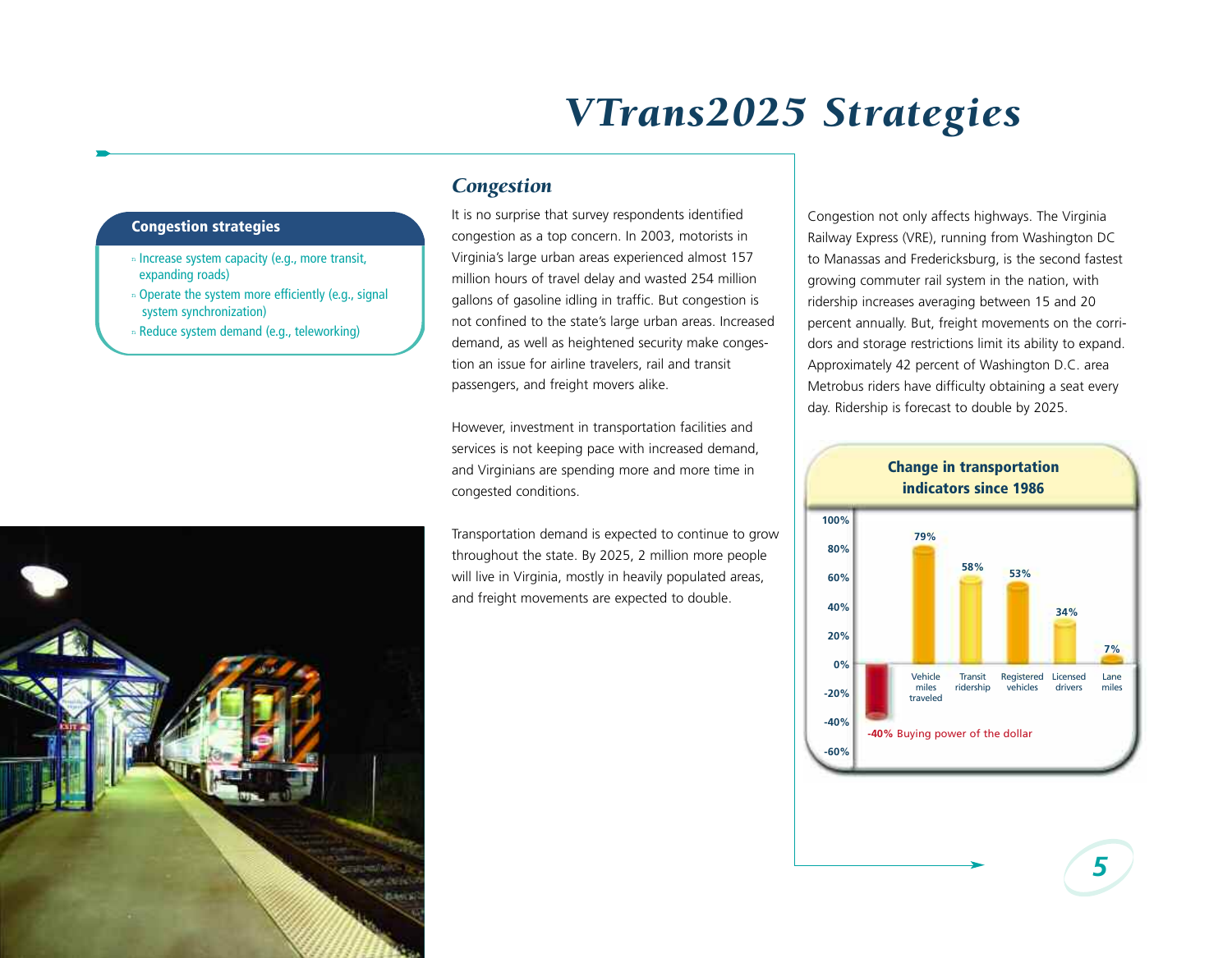

### **Land use strategies**

- <sup>n</sup> Encourage evaluation of transportation impacts associated with various land use scenarios, both through pilot programs and coordinated efforts with localities
- n Provide incentives that encourage the protection of transportation investments from the negative impacts of incompatible land uses

### **Technology strategies**

- n Bundle technological and capacity improvements
- n Consider technological improvements to address transportation issues
- n Support and invest in technologies and innovation

## *Land Use*

Coordinating transportation and land use is an important and extremely complex issue. In Virginia, responsibility for transportation typically rests with the state, while localities determine land use. This separation of responsibilities presents a fundamental problem and until the governance structure is addressed, no transportation plan can completely deal with the issue. Land use and quality of life issues ranked high among survey respondents. Public comments on the draft plan also reflected this concern.

## *Technology*

Virginia continues to be a leader in researching and deploying the latest technologies to address transportation congestion, systems operations, and safety issues.

*Incident management programs can reduce delay associated with congestion caused by traffic incidents by 10 to 45 percent.* 

## *Rural transportation issues*

Almost one-third of Virginians live in rural areas. Some 70 percent of state-maintained roads are in rural areas. The many curves, hills, and narrow lanes contribute to the disproportionate number of traffic fatalities. In the VTrans2025 survey, rural residents expressed a desire for more road improvements to increase safety and support economic development.

### **Rural transportation strategies**

- n Expand travel choices
- <sup>n</sup> Address safety issues
- n Encourage local governments to provide enough detail in the transportation element of their local comprehensive plan to support identification of transportation priorities at the state level.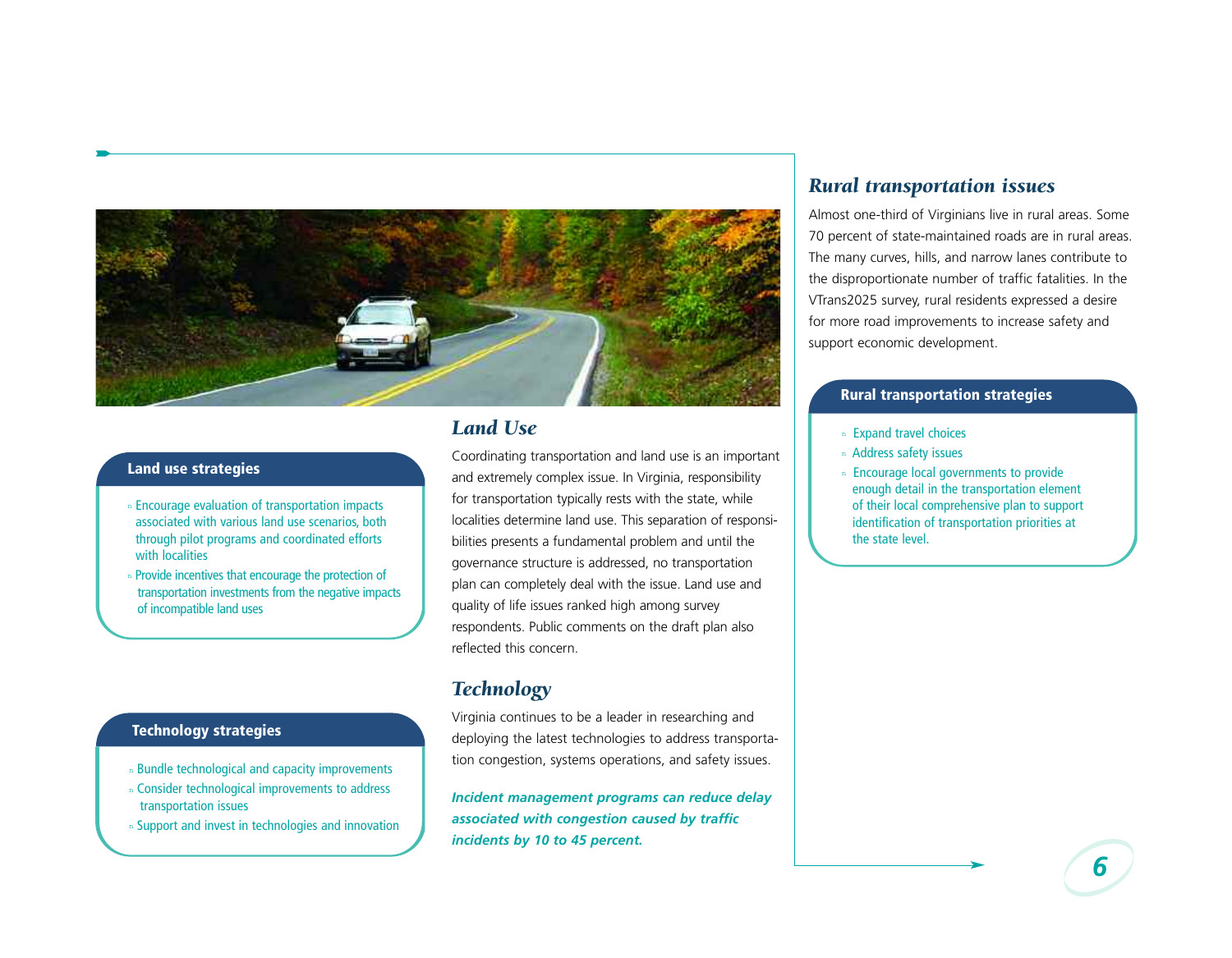# *VTrans2025 Strategies*

### **Security strategies**

<sup>n</sup> Continue to build effective partnerships with the Department of Emergency Management and other state and federal agencies, as well as military, public, private, and other emergency responders n Provide security at critical transportation facilities

### **Safety strategies**

- n Identify and address critical safety issues and corridors
- n Increase education and enforcement

## *Security*

The events of September 11, 2001 highlighted the importance of security and transportation planning. It is essential to ensure the security of critical transportation facilities, such as the Port of Virginia, which serves as a gateway to the international community, and highway, rail, and aviation infrastructure, which provide critical movement in the event of emergencies.

## *Safety*

There can be no more basic concern of transportation agencies than the safety of the public. The VTrans2025 survey showed that safety is a top priority for Virginians. Planners must recognize changes in the population that impact transportation safety and take measures to ensure safe travel and transport.

- n Seniors and teens have the highest crash rates of any age group
- n Mixing large trucks with vehicular traffic may result in conflicts
- n Many roadways and intersections do not address pedestrian and bicycle need

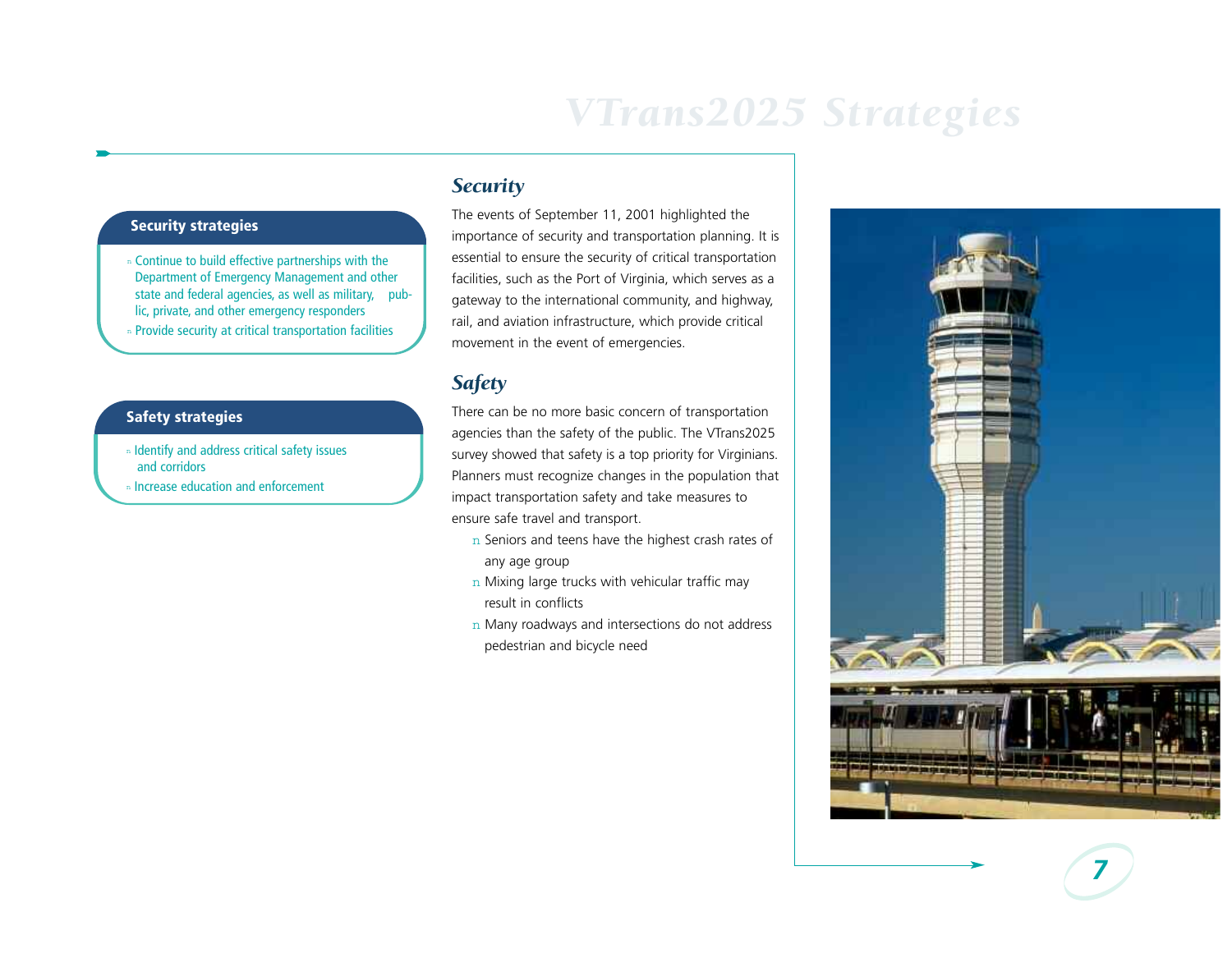| <b>Percent of statewide lane miles</b><br>considered deficient |      |      |  |
|----------------------------------------------------------------|------|------|--|
| <b>System</b>                                                  | 2004 | 2025 |  |
| Interstate                                                     | 29   | 79   |  |
| Primary                                                        | 32   | 49   |  |
| Secondary                                                      | 30   | 44   |  |
| <b>Urban</b>                                                   | 11   | 22   |  |

## *Aging infrastructure*

Virginia has the third-largest state-maintained highway system in the nation. This system is aging and requires increased maintenance.

- n Most of the state's 19,383 bridges are more than 25 years old and thousands are structurally deficient and/or functionally obsolete.
- n One in five transit buses and all VRE locomotives are past the federally recommended replacement age.
- n About one-third of the state's interstate, primary, and secondary lane miles are classified as deficient.
- n Unless there is significant modernization and expansion, the Port of Virginia will reach full operating capacity by 2010.
- n There are numerous "choke points" along Virginia's rail lines that challenge the ability of the state's rail system to handle anticipated increases in freight movements and higher speed trains.

### **Aging infrastructure strategies**

- n Continuation of a maintenance first policy
- n Increase the use of new materials, technologies, and strategies that reduce long-term maintenance costs
- <sup>n</sup> Support development of needs-based asset management systems for all modes
- n Reduce disruption due to maintenance

## *Special needs populations*

Of particular concern is transportation accessibility for special needs populations, such as the elderly, lower socioeconomic groups, and the disabled. Accessibility to transportation ensures access to jobs, childcare, health care, shopping, goods, and other services.

## **Special needs popluations strategies**

- <sup>n</sup> Increase transportation choices for special needs populations
- n Consider special needs in planning, design, and construction of transportation facilities and services.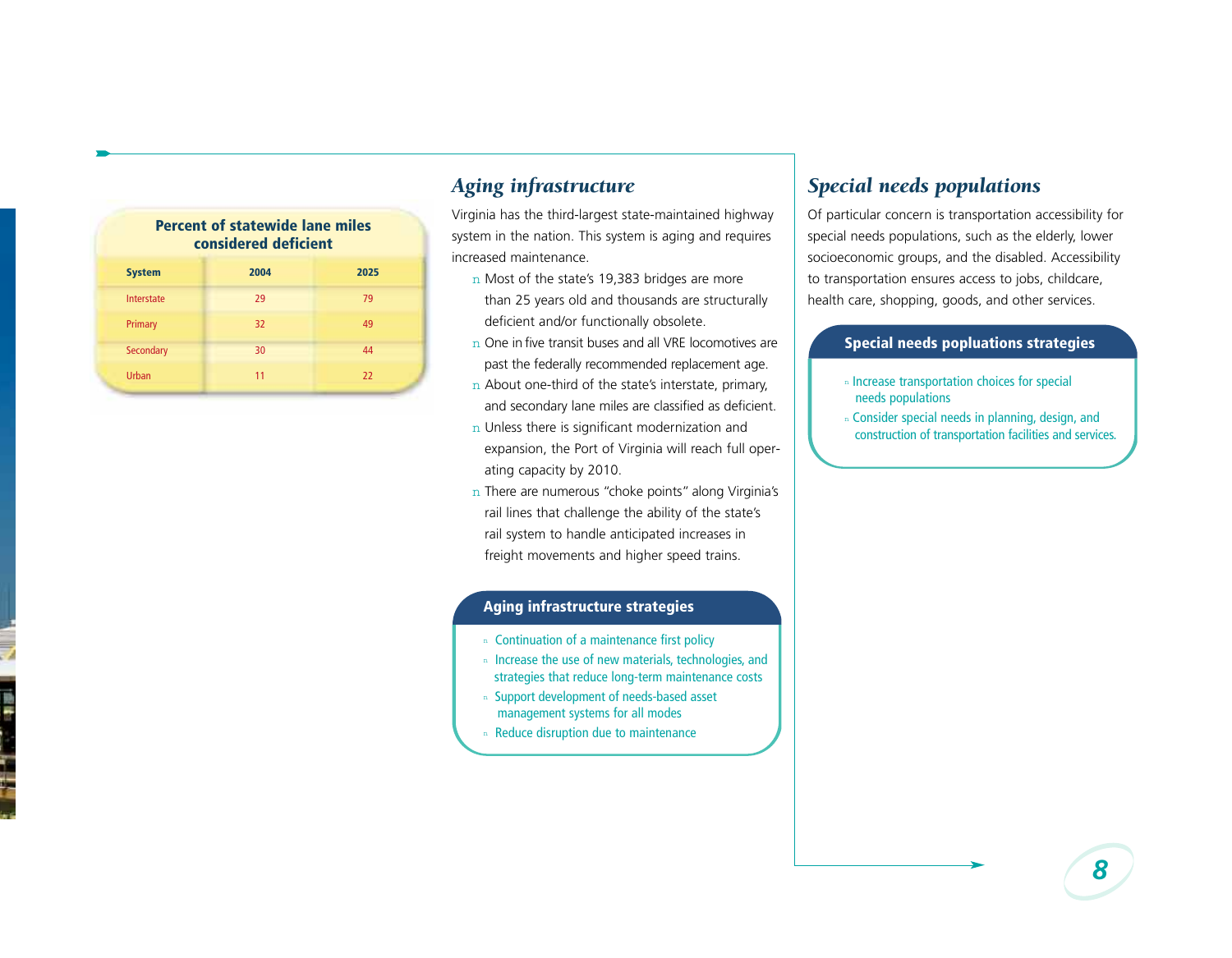# *VTrans2025 Strategies*



## **Intermodal connectivity strategies**

- <sup>n</sup> Encourage development of infrastructure that facilitates seamless connectivity
- n Evaluate transportation alternatives and alternative mode accommodations in the early stages of planning

## **Natural/human environment strategies**

- n Increase collaboration with environmental agencies
- <sup>n</sup> Seek opportunities to exceed environmental requirements
- n Improve the link between planning and environmental processes
- <sup>n</sup> Balance state and local needs
- <sup>n</sup> Consider community impacts

## *Intermodal connectivity*

All too often, there are physical and institutional barriers to intermodal connections in the state. Physical barriers include lack of adequate park-and-ride facilities adjacent to high occupancy vehicle (HOV) lanes, insufficient clearance for double-stacked trains, and lack of bicycle and pedestrian facilities at transit stations. Institutional barriers include policies that discourage intermodal projects.

## *Natural/human environment*

The VTrans2025 survey indicated that continued protection of natural resources and quality of life remains a top priority. Air quality is a key issue, but several areas of the state do not meet federal air quality standards. The protection of the Chesapeake Bay watershed, which stretches into western portions of the state, is also critical to the well being of citizens. As transportation accounts for approximately 31 percent of the energy used in Virginia (64 percent of which is used as gasoline) energy consumption, specifically alternatives to the automobile, is an important consideration.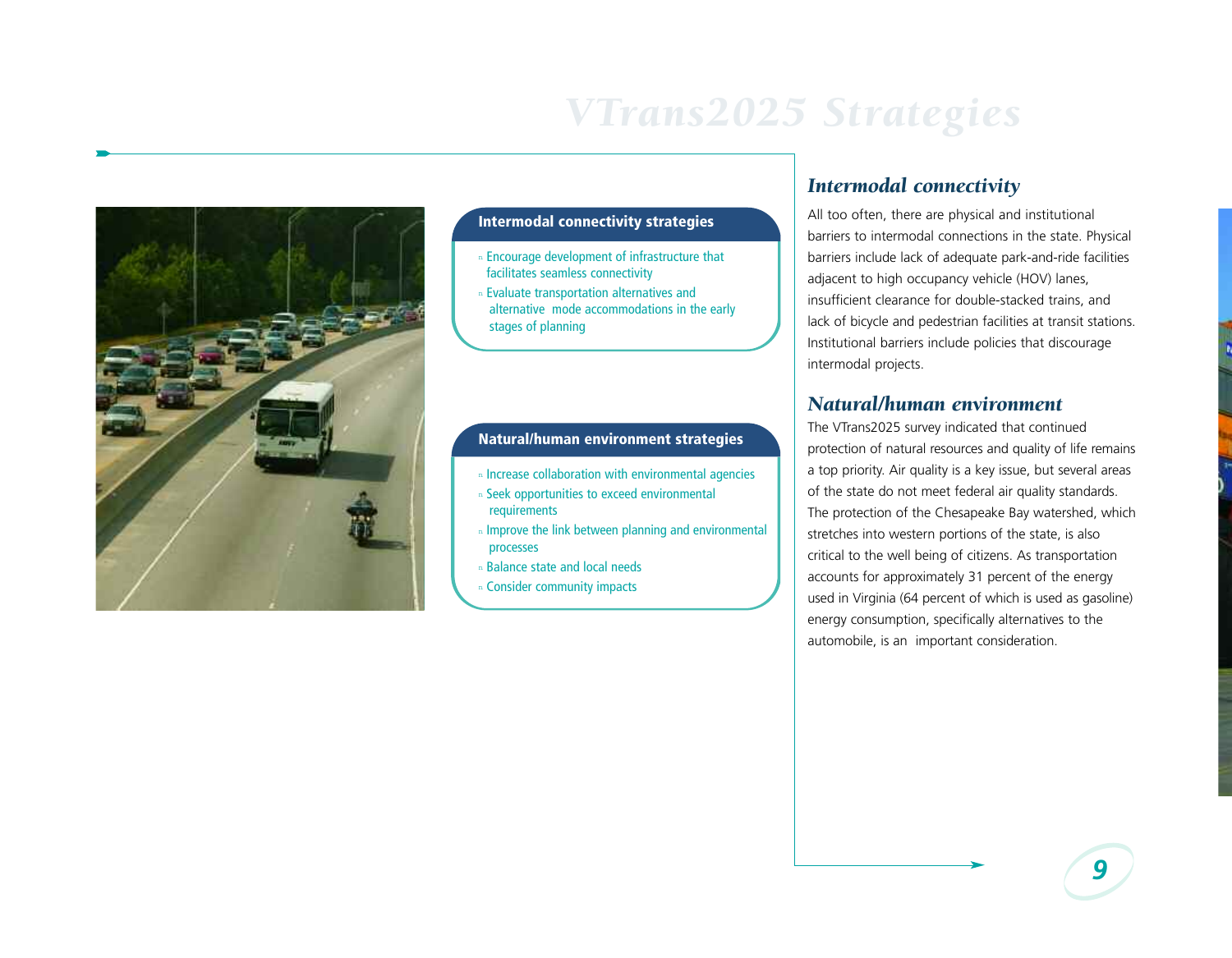

## *Freight*

Located on major north/south cargo routes (Interstates 81 and 95) and home to one of the largest and most successful ports on the East Coast, Virginia receives a tremendous economic benefit from the movement of freight. Safety and capacity issues result from mixing cars and large trucks on already congested highways. Increased rail freight shipments present conflicts with passenger rail service because they operate on the same tracks. Freight movements in Virginia are expected to increase dramatically over the next 20 years – by about 80 percent for trucks, 40 percent for rail, 300 percent for air, and 100 percent through the port – further taxing the capacity of the state's freight terminals and infrastructure.

## **Freight strategies**

- <sup>n</sup> Increase investment in the state's freight infrastructure
- <sup>n</sup> Facilitate coordination among private and public interests on freight issues
- <sup>n</sup> Consider establishment of a Freight Council made up of stakeholders and others
- n Establish a Freight Office to increase attention to freight movement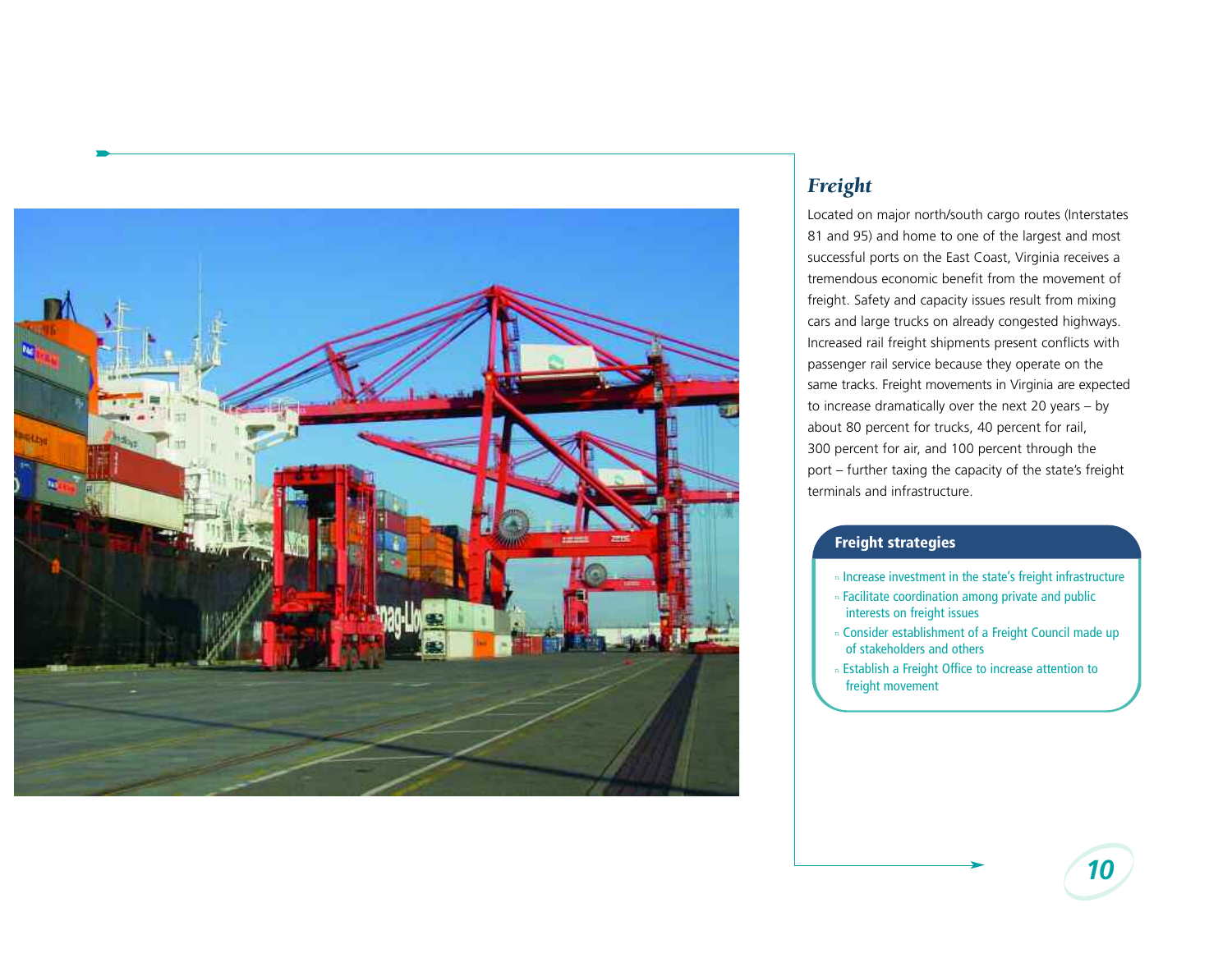## *VTrans2025 Recommendations*



## *Blueprint for the future*

VTrans2025 is about connecting modes, geographic entities, transportation agencies, and planning partners. Transportation planning must increasingly focus on multimodal solutions to moving people and goods throughout the state.

VTrans2025 ensures that transportation planning and decision-making at the state and agency levels reflect the needs and desires of Virginians. It also increases accountability, informs decision-makers, and ensures that limited funds are spent on projects that will achieve the greatest system benefit.

The VTrans2025 Policy Committee focused on four policy areas: *funding/investment, land use and transportation, connectivity, and priority setting.* The committee also made recommendations on how to sustain the vision of VTrans2025.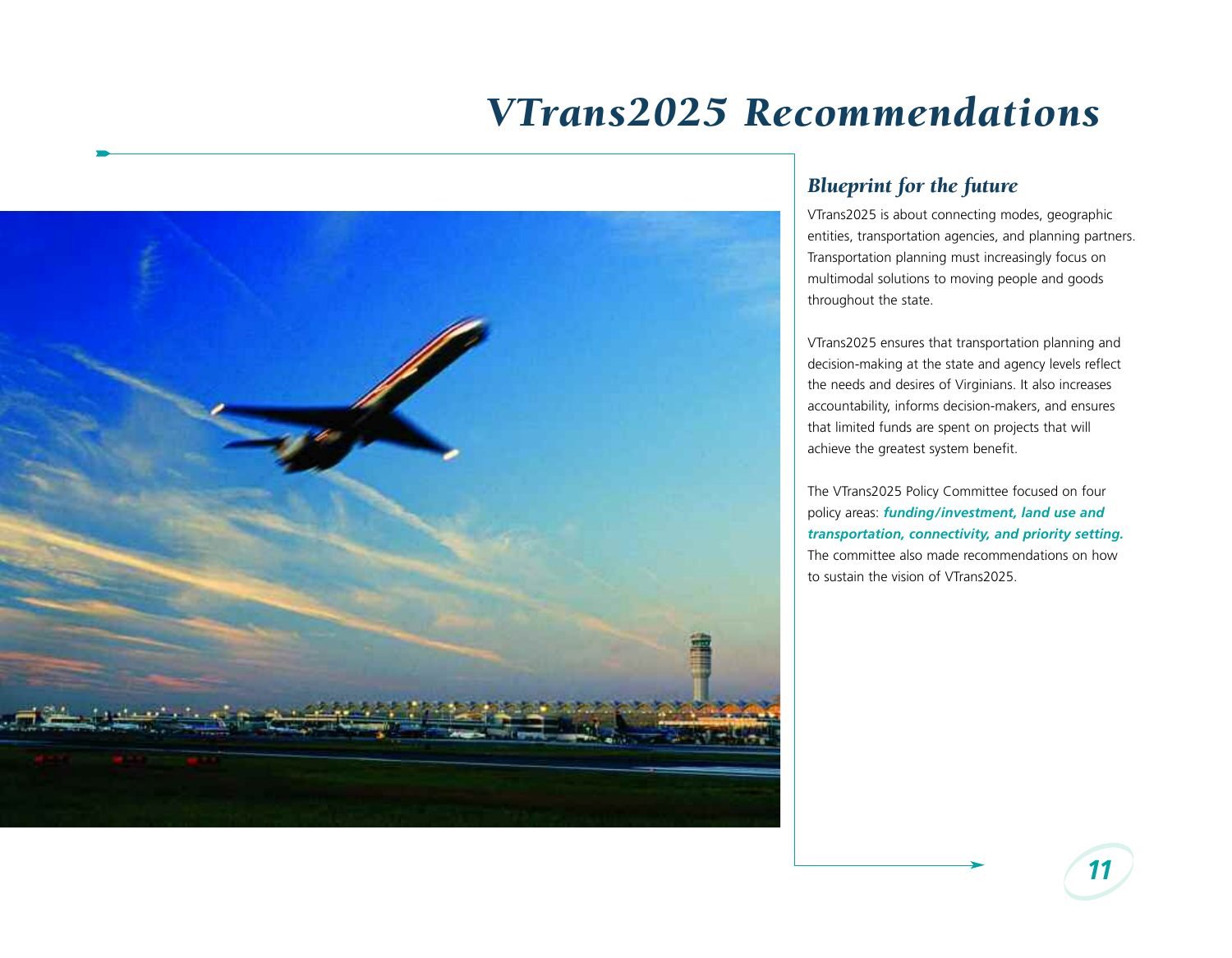

## *Funding/Investment*

#### **Invest more in transportation**

Substantially raise state investment in transportation in order to maintain the existing system in good, safe condition and expand capacity to meet growing needs. Continuing to under-invest in transportation will result in worsening congestion, increased travel unreliability, and diminished economic prosperity. User fees and taxes must be increased, new sources of funding, such as indexing fuel taxes to inflation, and greater use of tolling and General Funds must be considered in order to address investment needs and increase system capacity.

#### **Support transit**

As new revenues become available, state support for public transit should be increased to expand service and provide increased mobility and travel choices.

#### **Remove bias**

The state should not bias the local choice of transit versus roadways by the way in which it funds the modes. Leveling the playing field between the modes should occur by increasing the state's funding of transit. Additionally, increased use of the existing flexibility for transferring highway funds to transit should be encouraged.

#### **Fund rail**

Identify options for a sustainable source of state funding with which to support freight rail capital improvements and capital and operating costs of passenger rail. Additionally, work with the railroad companies to ensure that upgrades are made to track and other equipment that benefit both passenger and freight rail; strongly advocate that the federal government take responsibility for making the necessary investments in rail in Virginia, and the major corridors of which it is a part; and, give consideration to creating a Rail Authority or the greater use of the Rail Preservation and Development Fund.

#### **Protect Transportation Trust Fund revenues**

An appropriate mechanism, including the consideration of a constitutional amendment, should be found to require all funds in the Transportation Trust Fund and Highway Maintenance and Operating Fund be expended on transportation projects and services and to prevent their being appropriated for non-transportation purposes.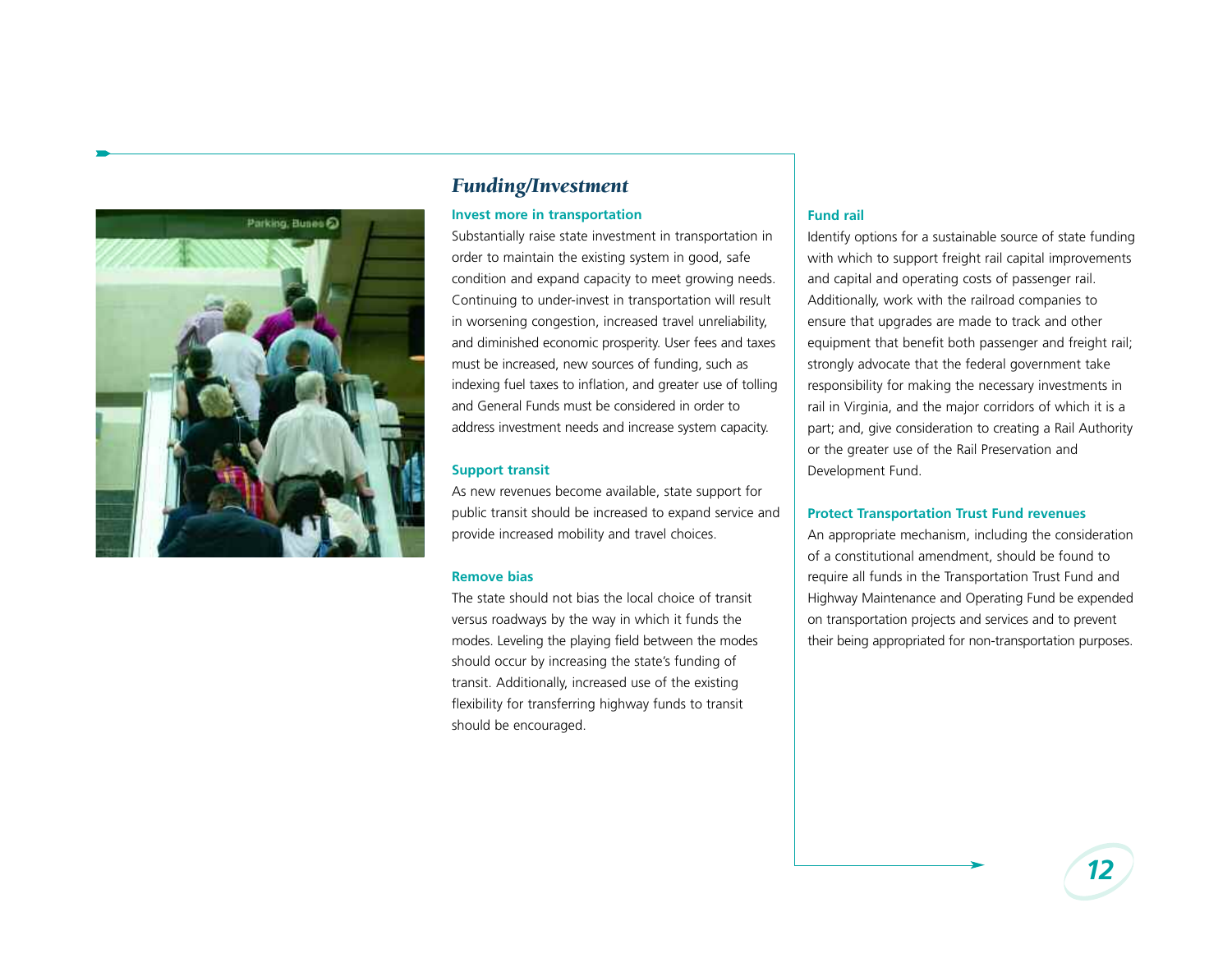## *VTrans2025 Recommendations*



## *Land use*

### *Strengthen planning including modeling land use impacts*

Strengthen local and regional planning and enhance the role of the state as a reliable and active partner in those planning efforts. Expand state capabilities and the use of pilot programs to identify and model impacts of different types of development on transportation and vice versa.

#### *Manage access*

Implement access management policies that ensure greater compatibility of land use and transportation priorities.

### *Consider state versus local roles*

To better align land use and transportation decisionmaking, seriously consider restructuring the system for managing local roads in order to give more authority to local governments and make the system uniform for cities, towns, and counties. Any new administrative burdens that this might place on rural jurisdictions must be carefully weighed.

#### *Address the transportation/land use conflict*

The General Assembly should address the conflict that arises from the separation of authority for transportation and land use.

## *Connectivity*

#### *Improve connections*

Projects that connect travel modes will receive increased consideration in modal plans and funding decisions.

### *Think multimodally*

Transit, pedestrian, bike and rail-friendly design features will be incorporated, as appropriate, whenever there is a major reconstruction or new construction.

### *Take the lead*

Virginia must take a leadership role in working with other states to ensure connectivity of interstate corridors, such as Interstate 81 and the Heartland Rail Freight Corridor (from Norfolk to Chicago).

### *Invest in technology*

Significantly increase investment in advanced technologies and demand management strategies that maximize the efficiency of the existing transportation system and improve travel by managing the system better.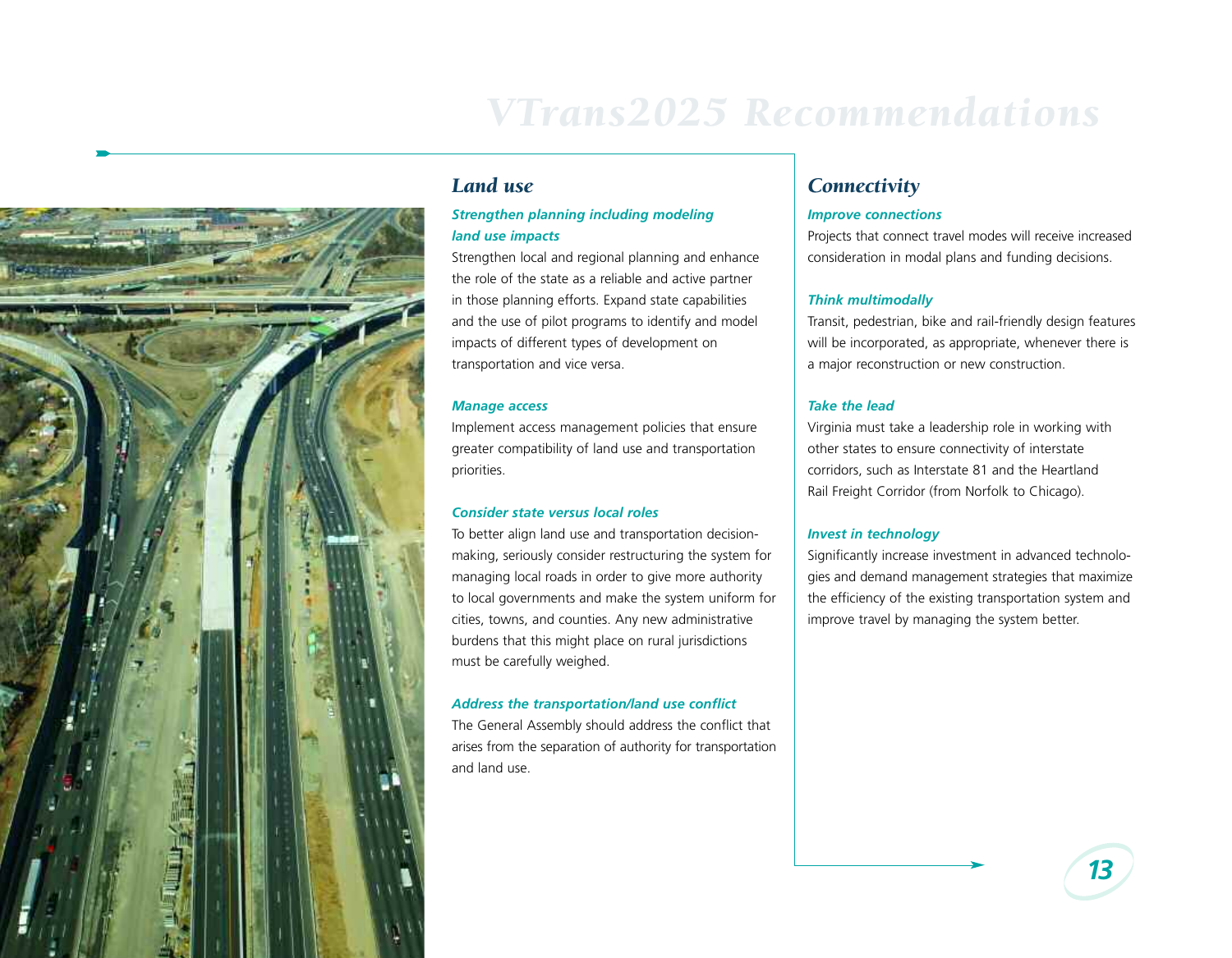## *Priority setting*

#### *Use objective criteria*

Establish objective criteria for all modes in order to measure and compare the merits of proposed projects and to make more informed investment decisions.

#### *Plan multimodally*

Continue development of the Multimodal Investment Network(MIN) approach as a framework for planning and prioritizing multimodal projects at the state level, giving particular attention to how this new approach to planning can assist in allocating scarce transportation dollars.

## *Sustaining VTrans2025*

#### *Continue public and stakeholder involvement*

Continue to provide increased opportunities for public and stakeholder involvement and ensure transparency in transportation decision-making.

#### *Continue transportation agency head coordination*

Each of the directors of the Department of Rail and Public Transportation, the Department of Aviation, and the Virginia Port Authority, and the Commissioner of the Department of Transportation must take responsibility for continuing the statewide multimodal planning effort and dedicate staff and resources to accomplish it.

#### *Review Intermodal Office alignment*

Review organizational alignment, staffing, and funding levels for the Intermodal Office and make recommendations to enhance the effectiveness and further institutionalize intermodal and freight planning in the Commonwealth.

#### *Develop action plan*

Develop an administrative action plan to implement VTrans2025 objectives and recommendations.

#### *Continue Technical Committee*

Continue the VTrans2025 Technical Committee to provide staff coordination.

#### *Establish a commission*

Establish a Commission to make specific recommendations on how to meet the Commonwealth's long-term transportation funding needs and address other legislative issues identified in the VTrans2025 Final Report.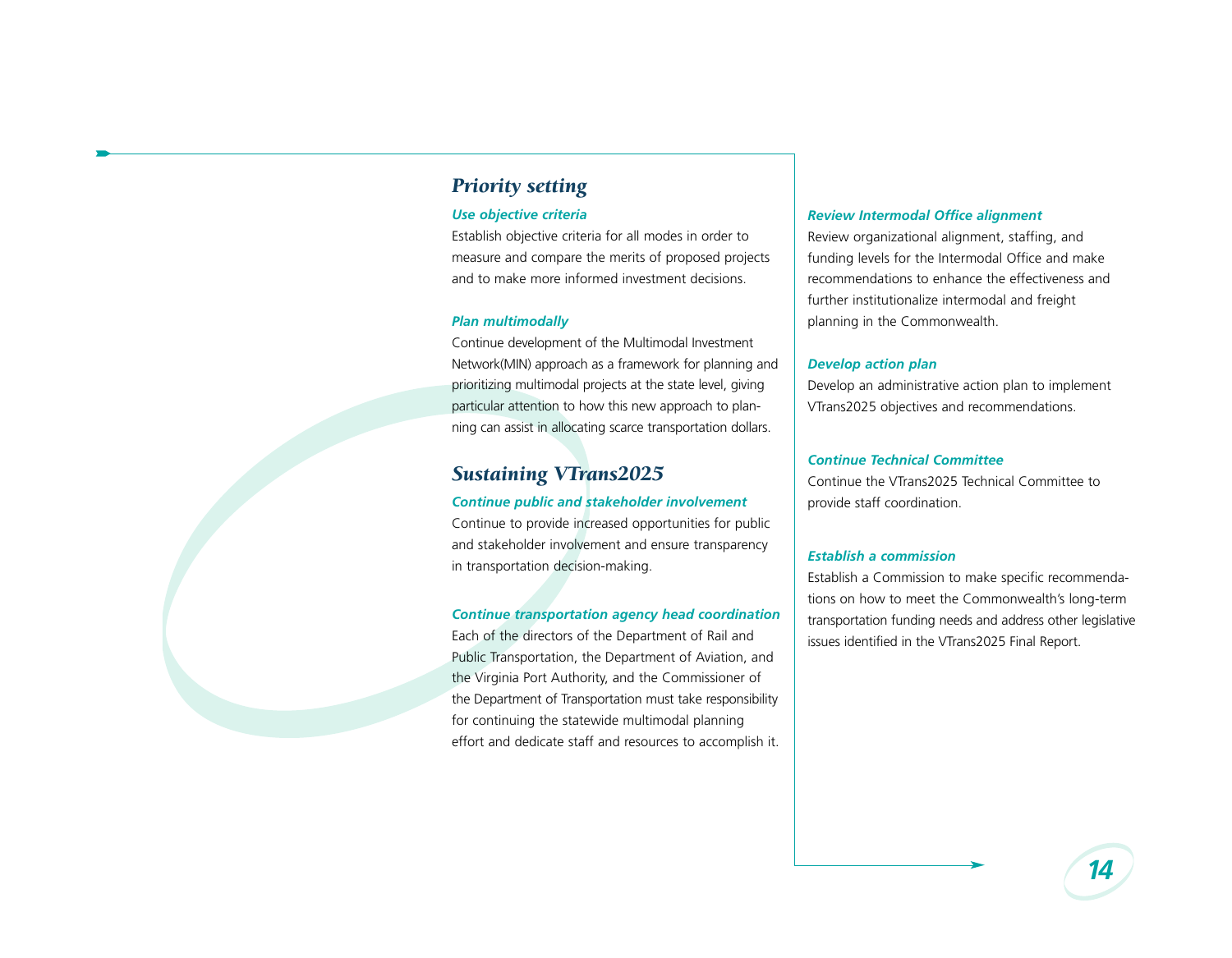## *Next Steps for VTrans2025*

## *Next Steps*

*The VTrans2025 Report was approved by the Commonwealth Transportation Board (CTB) on November 18, 2004, and forwarded to the Governor and General Assembly as required by state law. The next step is to develop an action plan to implement the recommendations and strategies contained in the report by April 2005.* 

#### *Critical elements of the action plan will include steps to:*

- <sup>n</sup> *Refine the Multimodal Investment Network process*
- <sup>n</sup> *Use objective criteria as tools for determining transportation priorities*
- <sup>n</sup> *Secure approval of common goals by the transportation agency boards*
- <sup>n</sup> *Report progress made toward implementing recommendations*
- <sup>n</sup> *Work with local and regional planning partners to identify statewide multimodal projects*
- <sup>n</sup> *Address staffing and funding levels for the Intermodal Office*

Effective implementation of the action plan will require the continued coordination and cooperation of the various transportation agencies and stakeholders. A number of the recommendations, particularly those regarding additional investments, will require action by the General Assembly.

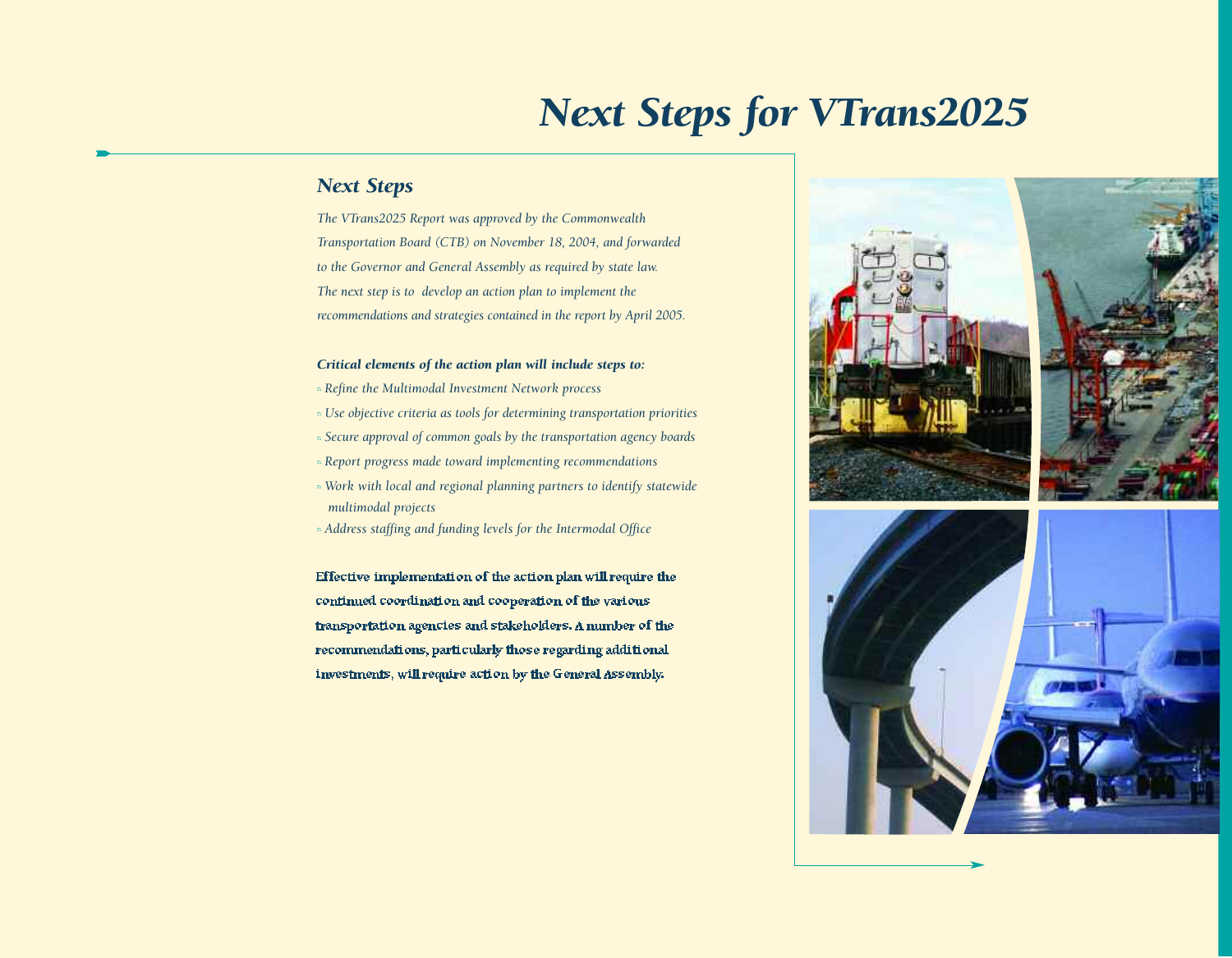## *Acknowledgements*

VTrans2025 benefited from the assistance of a team of technical experts and policy makers, and this plan could not have been developed without their participation. The following agencies and organizations were represented on the VTrans2025 Technical Committee: **Federal Highway Administration, Virginia Division Office of the Secretary of Transportation Virginia Association of Planning District Commissions Virginia Department of Aviation Virginia Department of Rail and Public Transportation Virginia Department of Transportation Virginia Port Authority**

**VTrans2025 Policy Committee members Julia Connally** Chair, Commonwealth Transportation Board Member **Robert Bray** Executive Director, Virginia Port Authority **Randall Burdette** Director, Department of Aviation **Ralph Davis** Deputy Secretary of Transportation **James Keen** Commonwealth Transportation Board Member **William Kehoe** Virginia Aviation Board Member **Kenneth Klinge** Commonwealth Transportation Board Member **Harry Lester** Commonwealth Transportation Board Member **Charles Macfarlane** Former Director, Department of Aviation **Gerald McCarthy** Commonwealth Transportation Board Member **John Milliken** Chairman, Virginia Port Authority Board of Commissioners **Karen Rae Director, Virginia Department of Rail and Public Transportation Philip Shucet Commissioner, Virginia Department of Transportation Hunter Watson** Commonwealth Transportation Board Member

*Thanks to the thousands of people who participated in the public and stakeholder involvement efforts and provided essential perspectives on the transportation system.*